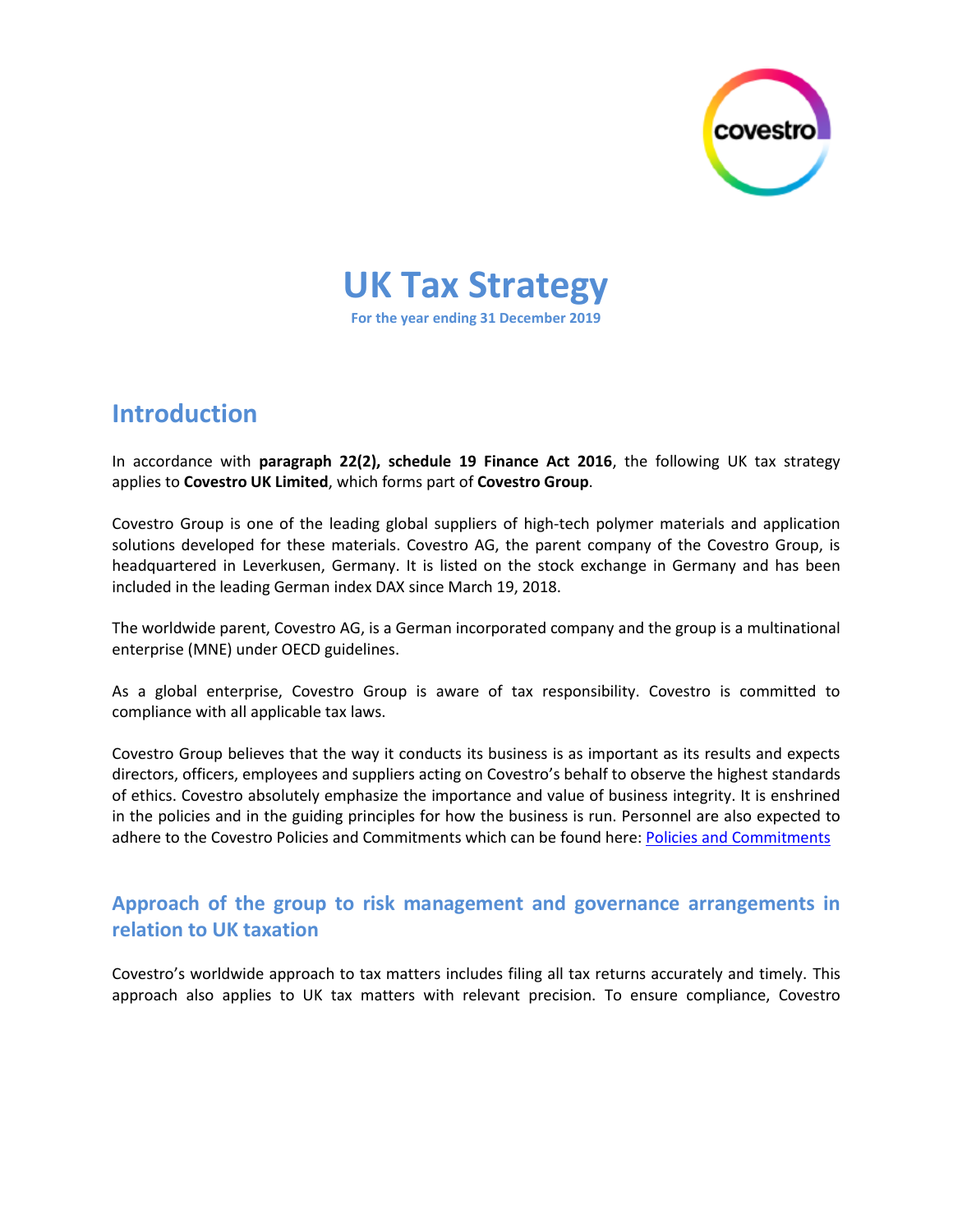

operates both in the UK and other territories with a high level of focus on internal controls processes which are used to identify, assess, monitor and manage risk (including tax risk) across all of its businesses and there is an expectation of strict adherence to these systems by all Covestro personnel.

The internal control environment is designed to guarantee timely, uniform and accurate accounting for all business processes and transactions on applicable statutory regulations, accounting and financial reporting standards, and the internal Group regulations that are binding on all companies of the Covestro Group. Any material risks identified are escalated to and considered by the Group's Audit Committee.

Ultimately the responsibility for Covestro UK Tax Strategy and compliance rests with UK Managing Director.

#### **Attitude of the group towards UK tax planning**

Covestro Group organizes its affairs to be compliant with all applicable UK laws including those pertaining to taxation. The Group does not engage in artificial tax arrangements.

Tax work is driven by commercial and economic activity within the business lines and the UK tax team's role is to advise on business transactions based on commercial needs as appropriate. The UK tax team seeks external professional advice on an ad-hoc basis where the tax interpretation of legislation may be uncertain or if the law is particularly complex to apply.

#### **Level of risk in relation to UK taxation that the group is prepared to accept**

The company has an overall global framework in which there are rigid levels for the acceptance of risk and the group as a whole has very strict approach to the level of tax risk. Local tax legislation is always strictly requested to be followed by all relevant personnel.

Tax risk management controls are in place and reviewed periodically as required under global controls processes in order to ensure full compliance with statutory and internal requirements.